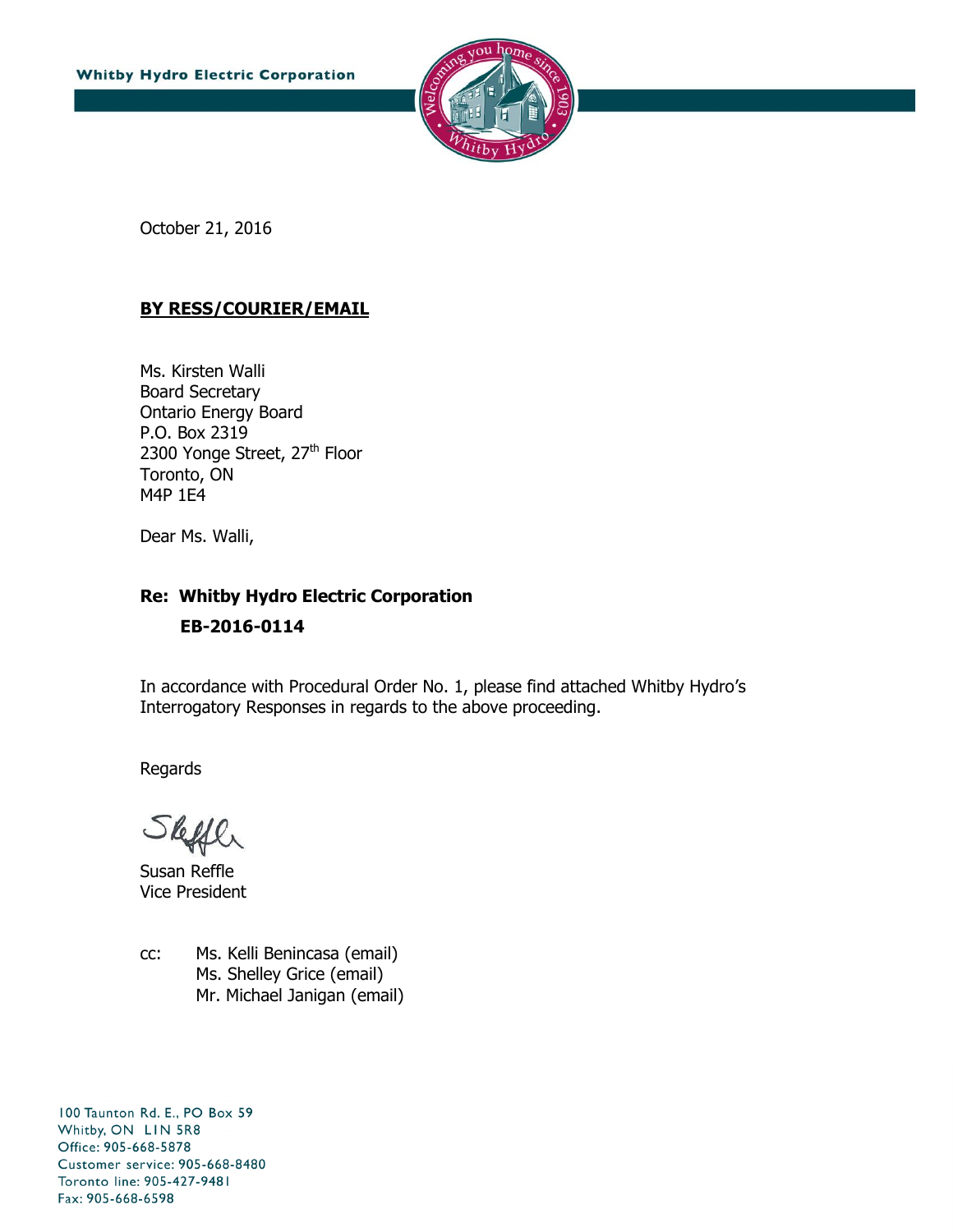**Whitby Hydro Electric Corporation**

# **EB-2016-0114**

**Interrogatory Responses**

**October 21, 2016**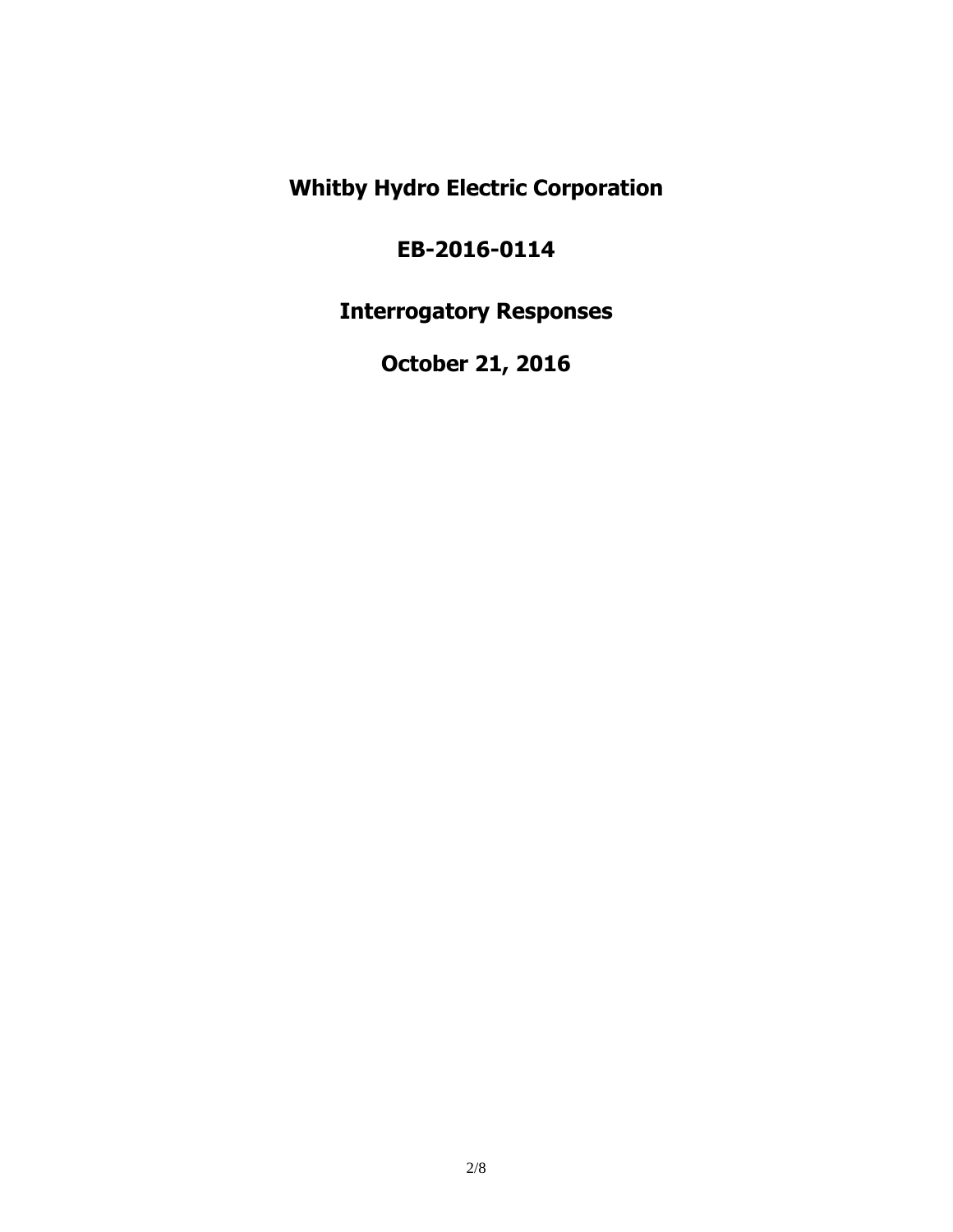Whitby Hydro Electric Corporation OEB Staff Interrogatories EB-2016-0114

## **Whitby Hydro Electric Corporation EB-2016-0114**

## **Staff IR-1**

Ref: Appendix A: LRAM Disposition, Page 4 of 18

Whitby Hydro's LRAMVA application stated that it may address the disposition of any remaining LRAMVA balances (ie. amounts related to persistence) associated with the 2011–2014 and 2015 programs at a later date as part of a future IRM or Cost of Service application.

a) Please discuss whether there are any outstanding amounts associated with the 2011-2014 and 2015 programs that are not claimed in this LRAMVA application.

Response:

As Whitby Hydro is requesting disposition of the LRAMVA account outside of a cost of service, it will continue to incur lost revenue associated with the 2011-2014 and 2015 CDM programs as it relates to the impact of program persistence from 2016 forward until the next cost of service load forecast takes place.

The matrix provided on page 4 of the LRAMVA Disposition (Appendix A) identifies the program years included in this disposition request and the calendar years for which the LRAMVA has been calculated (including persistence up to 2015). Any LRAMVA calculations for persistence related to 2011-2015 programs for calendar years 2016 and beyond will be included in a future application.

In addition, if the IESO issues adjustments to program results in subsequent annual reporting of CDM results, Whitby Hydro would request that these be considered for future LRAMVA calculations and disposition claims. Since the 2011-2014 framework has completed, it is most likely that adjustments would only pertain to 2015 programs given those results have only recently been published.

b) If there are outstanding amounts within the 2011-2015 period that have not been included in this application, please explain why Whitby Hydro is not seeking to recover all lost revenues within the 2011-2015 period (made up of new first year incremental savings and persisting savings) at this time.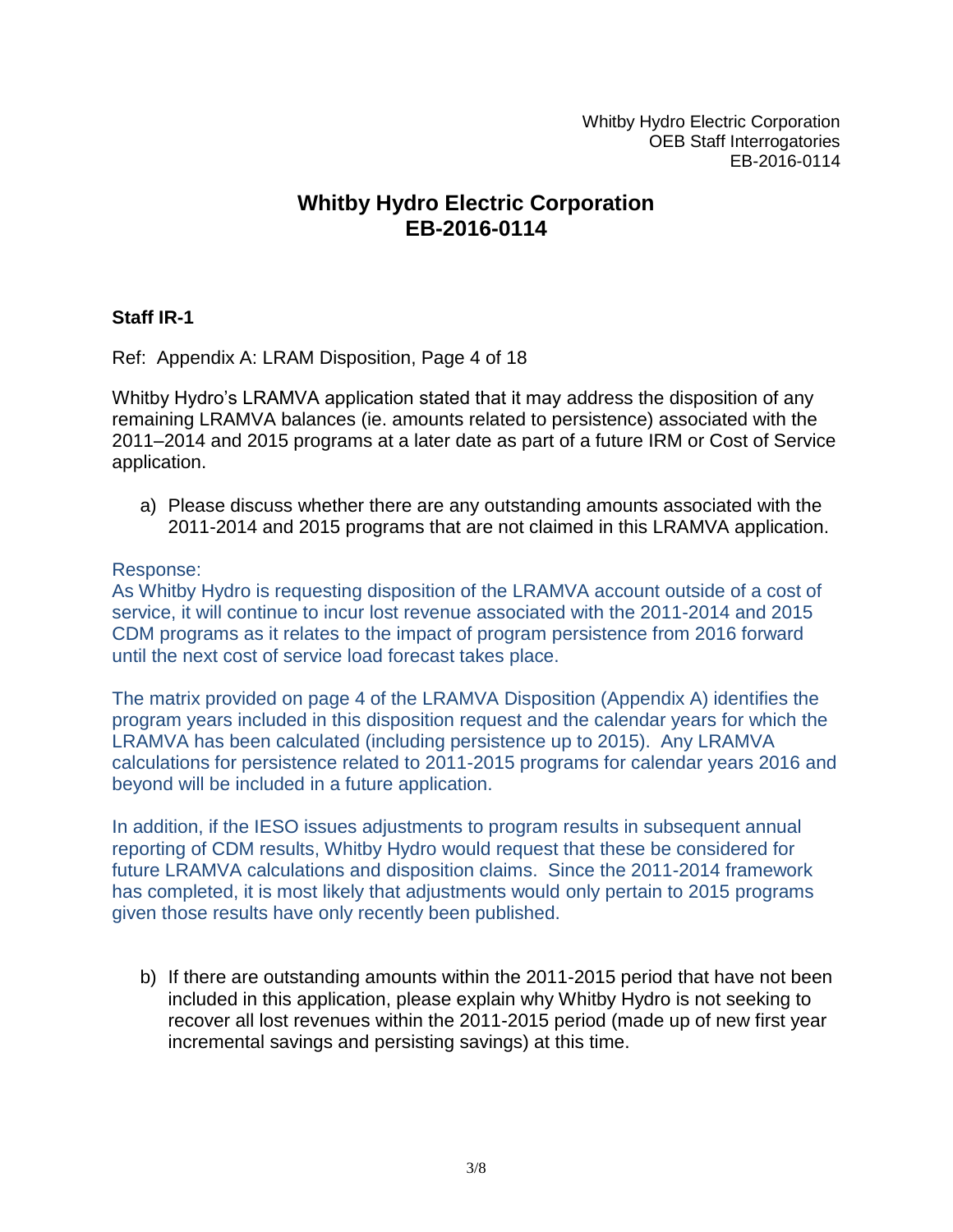## Response

Please see response to (a). Whitby Hydro has included LRAMVA amounts associated with the savings identified in the currently published IESO reports for the 2011-2015 programs and any related persistence up to the end of the calendar year 2015. Any persistence related to subsequent calendar years as well as any further adjustments provided in future published IESO reports will be appropriately claimed in a future application.

## **Staff IR-2**

Ref: Appendix A: LRAM Disposition, Page 5 of 18

Whitby Hydro's application states the following:

If there are any updates or changes to previous program year results, the OPA/IESO has included them in the following years' Final Annual Report under the "Adjustments to Previous Years Verified Results". […] On this basis, Whitby Hydro considers the supplemental information provided by the OPA/IESO for 2011, 2012, 2013 and 2014 Final Annual Reports which includes each year's program persistence into future years as appropriate for use in calculating the LRAMVA impact to the end of 2015.

a) Please confirm that Whitby Hydro has applied adjustments to previous years' verified results in the year of program implementation.

## Response:

Whitby Hydro has aligned the LRAM calculations under the same program year as they were reported by the IESO /OPA in the published annual CDM report. For instance, the 2012 Annual CDM Report included an "adjustments to previous years" amount related to 2011 programs. Whitby Hydro has reported this under the 2012 Programs in order to tie the savings and related LRAM calculations back to the published IESO/OPA 2012 Annual CDM report and to the 2012 excel file provided by the IESO/OPA which shows the related savings and persistence.

Although the amounts are aligned with the program year in which the information was reported, the savings and LRAM amounts are calculated based on the applicable calendar year the savings (and persistence) relate to at the approved rates for that year.

Additional clarification has been included in the response to part (b).

b) If Whitby Hydro confirms (a) above, please update Tables 3, 4, and 5 to include the adjustments to previous years savings in all future years that those savings persist within the 2011-2015 period. Please provide this updated tables in excel format.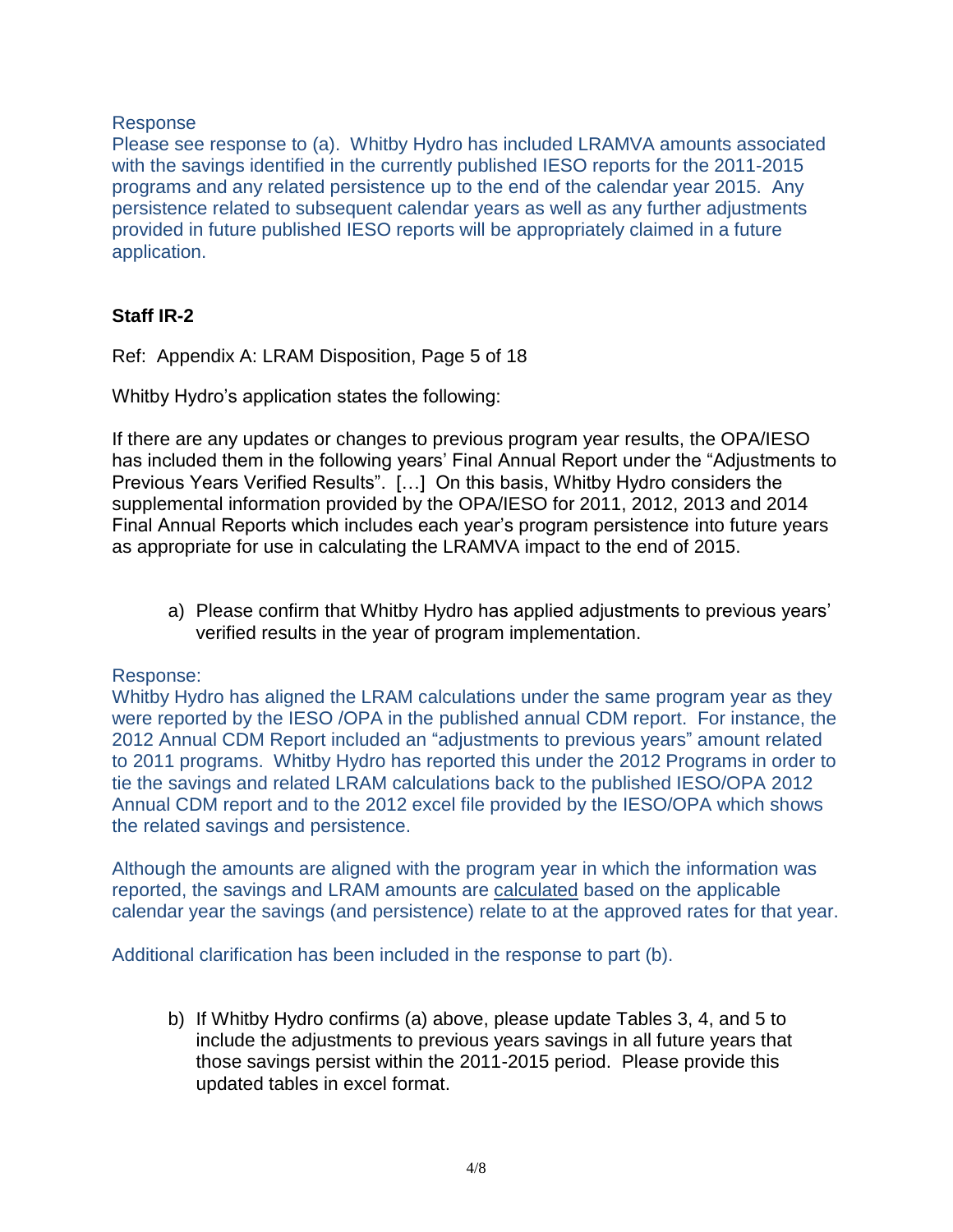### Response:

Tables 3, 4, and 5 already include the LRAM amounts related to the "adjustments to previous years" under the appropriate column for each calendar year. For instance, in Table 3, the rows related to 2012 Programs – Residential show a total LRAM amount of (\$743.98) under the column for calendar year 2011. This represents the LRAM amount associated with the savings information reported in the IESO/OPA's 2012 Annual CDM report in the category for 'adjustments to previous years". The amount under the 2011 calendar year column represents the LRAM related to the adjustment for 2011 programs as calculated at the 2011 approved rates. The persistence related to this "adjustment" is included in the same row, but under the subsequent columns for each of the calendar years (ie. 2012, 2013, 2014 and 2015) as per information provided by the IESO/OPA.

On this basis, Whitby Hydro confirms that no changes are required to tables 3, 4 and 5 as the savings data and LRAM calculations related to "adjustments to previous years verified results" is captured appropriately. There is no change required that would affect the total LRAMVA claim.

## **Staff IR-3**

Ref: Appendix A: LRAM Disposition, Page 10 of 18

Whitby Hydro's application states the following:

Tables 6 through 9 include the supplemental information provided by the OPA/IESO for each of the 2011, 2012, 2013 and 2014 program results with persistence for the years included in the LRAMVA disposition claim (ie. up to 2015). For clarity, Whitby Hydro has inserted a column to show the allocation of program savings to Whitby Hydro's customer classes and has included a summary of net demand and net energy savings by customer class.

Please confirm the allocation percentages to the customer rate classes for all CDM programs.

Response:

Whitby Hydro has included a table for the 2011-2014 Programs and for the 2015 Programs to identify the allocation percentages to the customer rate classes.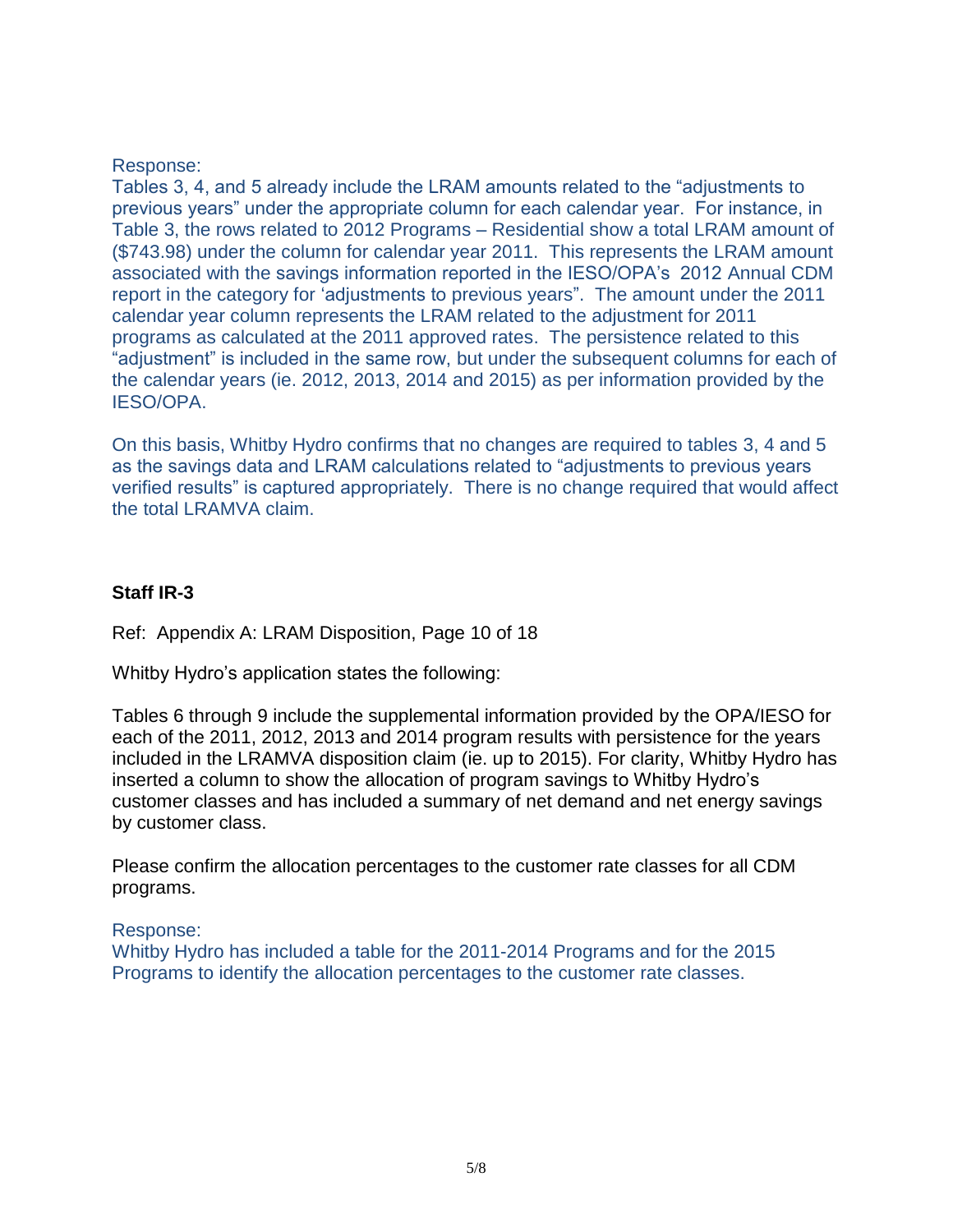| Allocation of 2011-2014 CDM Programs by Customer Classification |                        |                |                |                              |               |          |  |  |
|-----------------------------------------------------------------|------------------------|----------------|----------------|------------------------------|---------------|----------|--|--|
|                                                                 |                        |                |                |                              |               |          |  |  |
|                                                                 |                        |                |                |                              | <b>Street</b> | Sentinel |  |  |
|                                                                 | Residential   GS<50 kW |                | GS>50 kW       | <b>USL</b>                   | Lighting<br>1 | Lighting |  |  |
| <b>Consumer Program</b>                                         |                        |                |                |                              |               |          |  |  |
| Appliance Retirement                                            | 100.0%                 |                |                |                              |               |          |  |  |
| Appliance Exchange                                              | 100.0%                 |                |                | $\qquad \qquad \blacksquare$ |               |          |  |  |
| <b>HVAC</b> Incentives                                          | 100.0%                 |                |                | $\overline{a}$               |               |          |  |  |
| <b>Conservation Instant Coupon Booklet</b>                      | 100.0%                 |                |                |                              |               |          |  |  |
| <b>Bi-Annual Retailer Event</b>                                 | 100.0%                 |                |                |                              |               |          |  |  |
| Retailer Co-op                                                  | 100.0%                 |                |                | $\overline{\phantom{a}}$     |               |          |  |  |
| <b>Residential Demand Response</b>                              |                        |                |                |                              |               |          |  |  |
| (Peaksaver Plus)                                                | 100.0%                 |                |                |                              |               |          |  |  |
| <b>Residential New Construction</b>                             | 100.0%                 |                |                | $\overline{a}$               |               |          |  |  |
| <b>Business Program</b>                                         |                        |                |                |                              |               |          |  |  |
| Retrofit                                                        |                        |                | 100.0%         | $\overline{a}$               |               |          |  |  |
| <b>Direct Install Lighting</b>                                  |                        | 100.0%         |                |                              |               |          |  |  |
| <b>Building Commissioning</b>                                   |                        |                |                |                              |               |          |  |  |
| <b>New Construction</b>                                         |                        |                |                |                              |               |          |  |  |
| <b>Energy Audit</b>                                             |                        |                | 100.0%         |                              |               |          |  |  |
| Commercial Demand Response (part of                             |                        |                |                |                              |               |          |  |  |
| residential program)                                            |                        |                |                |                              |               |          |  |  |
| Demand Response 3                                               |                        |                |                |                              |               |          |  |  |
| <b>Industrial Program</b>                                       |                        |                |                |                              |               |          |  |  |
| Process & System Upgrades                                       |                        |                |                | $\overline{\phantom{a}}$     |               |          |  |  |
| Monitoring & Targeting                                          |                        |                | 100.0%         |                              |               |          |  |  |
| <b>Energy Manager</b>                                           |                        |                |                |                              |               |          |  |  |
| Retrofit                                                        |                        |                | 100.0%         | $\overline{a}$               |               |          |  |  |
| Demand Response 3                                               |                        |                |                |                              |               |          |  |  |
| <b>Home Assistance Program</b>                                  |                        |                |                |                              |               |          |  |  |
| Home Assistance Program                                         | 100.0%                 |                |                | $\blacksquare$               |               |          |  |  |
| Pre-2011 Programs completed in 2011                             |                        |                |                |                              |               |          |  |  |
| <b>Electricity Retrofit Incentive Program</b>                   |                        |                | 100.0%         |                              |               |          |  |  |
| <b>High Performance New Construction</b>                        |                        |                | 100.0%         |                              |               |          |  |  |
| <b>Toronto Comprehensive</b>                                    |                        |                |                |                              |               |          |  |  |
| Multifamily Energy Efficiency Rebates                           | $\frac{1}{2}$          | $\overline{a}$ | $\overline{a}$ |                              |               |          |  |  |

The consumer programs and the home assistance programs are allocated directly to the residential customer class. Business and Industrial programs are assigned to the GS<50 kW and GS>50 kW customer classes as applicable. During this CDM framework, it was typically more financially advantageous for small businesses to leverage the direct install lighting program. Other programs were largely directed to larger GS>50 kW customers.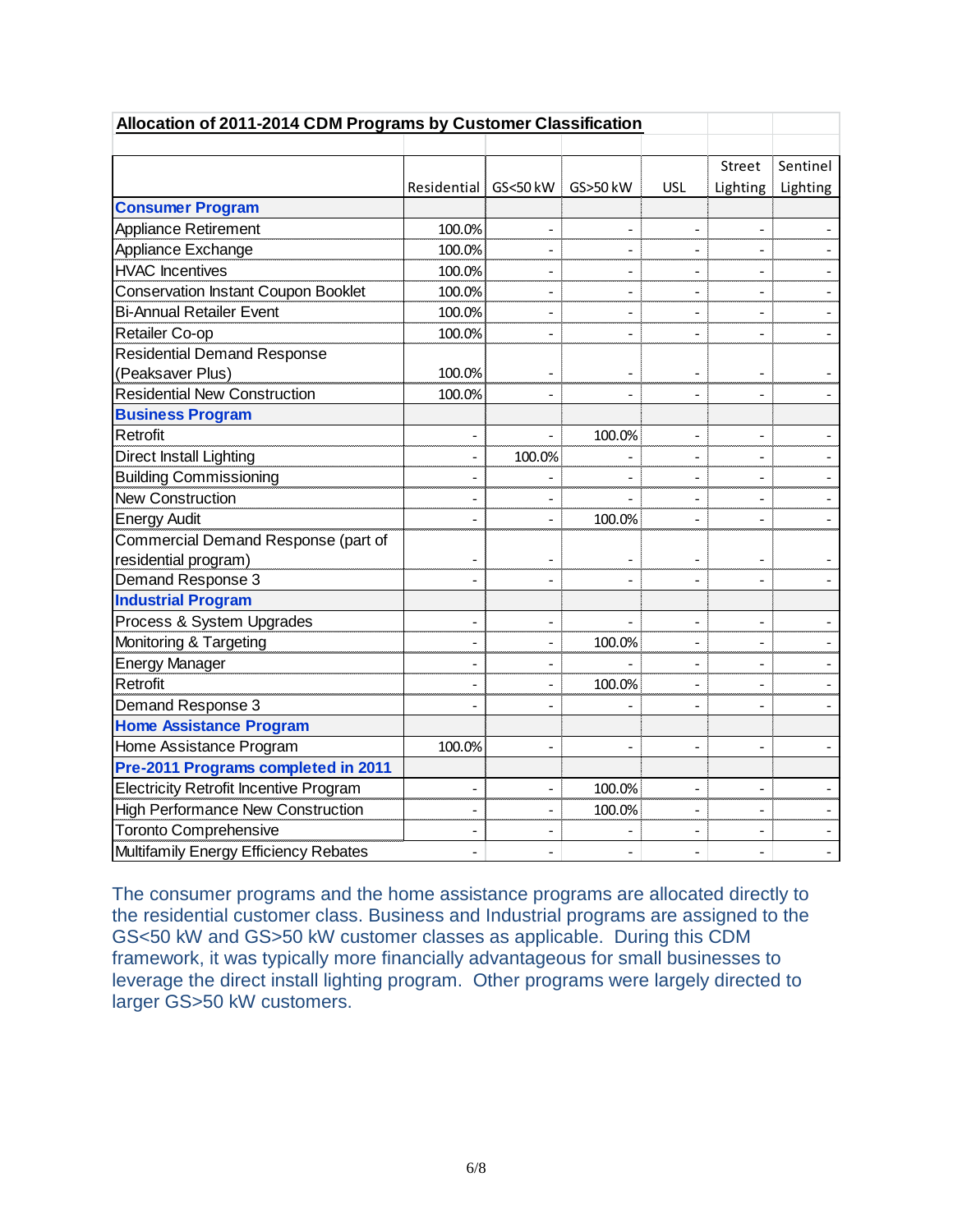| Allocation of 2015 CDM Programs by Customer Classification |                               |        |        |                              |       |                   |
|------------------------------------------------------------|-------------------------------|--------|--------|------------------------------|-------|-------------------|
|                                                            |                               |        |        |                              |       | Street Sentinel   |
|                                                            | Residential GS<50 kW GS>50 kW |        |        | <b>USL</b>                   |       | Lighting Lighting |
| 2011-2014 and 2015 Legacy Framework Programs               |                               |        |        |                              |       |                   |
| <b>Consumer Program</b>                                    |                               |        |        |                              |       |                   |
| Coupon Initiative                                          | 100.0%                        |        |        |                              |       |                   |
| <b>Bi-Annual Retailer Event Initiative</b>                 | 100.0%                        |        |        |                              |       |                   |
| Appliance Retirement Initiative                            | 100.0%                        |        |        |                              |       |                   |
| Appliance Exchange Initiative                              |                               |        |        | $\qquad \qquad \blacksquare$ |       |                   |
| <b>HVAC Incentives Initaitive</b>                          | 100.0%                        |        |        |                              |       |                   |
| Residential New Construction and Major Renovation          |                               |        |        |                              |       |                   |
| Initiative                                                 |                               |        |        |                              |       |                   |
| <b>Commercial &amp; Institutional</b>                      |                               |        |        |                              |       |                   |
|                                                            |                               |        |        |                              |       |                   |
| <b>Energy Audit Initiative</b>                             |                               |        |        | $\overline{\phantom{0}}$     |       |                   |
| Efficiency: Equipment Replacement Incentive Initiative     |                               | 12.3%  | 45.9%  | $\overline{\phantom{0}}$     | 41.9% |                   |
| Direct Install Lighting and Water Heating Initiative       | $\overline{a}$                | 100.0% |        | $\overline{\phantom{a}}$     |       |                   |
| New Construction and Major Renovation Initiative           |                               |        |        |                              |       |                   |
| Existing Building Commissioning Incentive Initiative       |                               |        |        |                              |       |                   |
| <b>Industrial Program</b>                                  |                               |        |        |                              |       |                   |
| Process and Systems Upgrades Initiatives - Project         |                               |        |        |                              |       |                   |
| Incentive Initiative                                       |                               |        |        |                              |       |                   |
| Process and Systems Upgrades Initiatives -                 |                               |        |        |                              |       |                   |
| Monitoring and Targeting Initiative                        |                               |        | 100.0% |                              |       |                   |
| Process and Systems Upgrades Initiatives - Energy          |                               |        |        |                              |       |                   |
| Manager Initiative                                         |                               |        | 100.0% |                              |       |                   |
| <b>Low Income Program</b>                                  |                               |        |        |                              |       |                   |
| Low Income Initiative                                      | 100.0%                        |        |        | $\overline{a}$               |       |                   |
| <b>Pilots</b>                                              |                               |        |        |                              |       |                   |
| Not Applicable                                             |                               |        |        |                              |       |                   |
|                                                            |                               |        |        |                              |       |                   |
| 2015-2020 Conservation First Framework Programs            |                               |        |        |                              |       |                   |
| <b>Residential Province-Wide Programs</b>                  |                               |        |        |                              |       |                   |
| Save on Energy Coupon                                      |                               |        |        | $\overline{\phantom{m}}$     |       |                   |
| Save on Energy Heating and Cooling                         |                               |        |        |                              |       |                   |
| Save on Energy New Construction                            |                               |        |        |                              |       |                   |
| Save on Energy Home Assistance                             |                               |        |        |                              |       |                   |
| <b>Non-Residential Province-Wide Programs</b>              |                               |        |        |                              |       |                   |
| Save on Energy Audit Funding                               |                               |        |        |                              |       |                   |
| Save on Energy Retrofit                                    |                               | 12.3%  | 45.9%  |                              | 41.9% |                   |
| Save on Energy Small Business Lighting                     |                               |        |        |                              |       |                   |
| Save on Energy High Performance New Construction           |                               |        |        |                              |       |                   |
| Save on Energy Existing Building Commissioning             |                               |        |        | $\overline{\phantom{a}}$     |       |                   |
| Save on Energy Process & Systems Upgrades                  |                               |        |        |                              |       |                   |
| Save on Energy Monitoring & Targeting                      |                               |        |        |                              |       |                   |
| Save on Energy Energy Manager                              |                               |        |        |                              |       |                   |
| <b>Local &amp; Regional Programs</b>                       |                               |        |        |                              |       |                   |
| <b>Business Refrigeration Local</b>                        |                               |        |        |                              |       |                   |
| <b>First Nation Conservation Local</b>                     |                               |        |        |                              |       |                   |
| Social Benchmarking Local                                  |                               |        |        | -                            |       |                   |
| <b>Pilot Programs</b>                                      |                               |        |        |                              |       |                   |
| Not Applicable                                             |                               |        |        | $\overline{\phantom{a}}$     |       |                   |
|                                                            |                               |        |        |                              |       |                   |